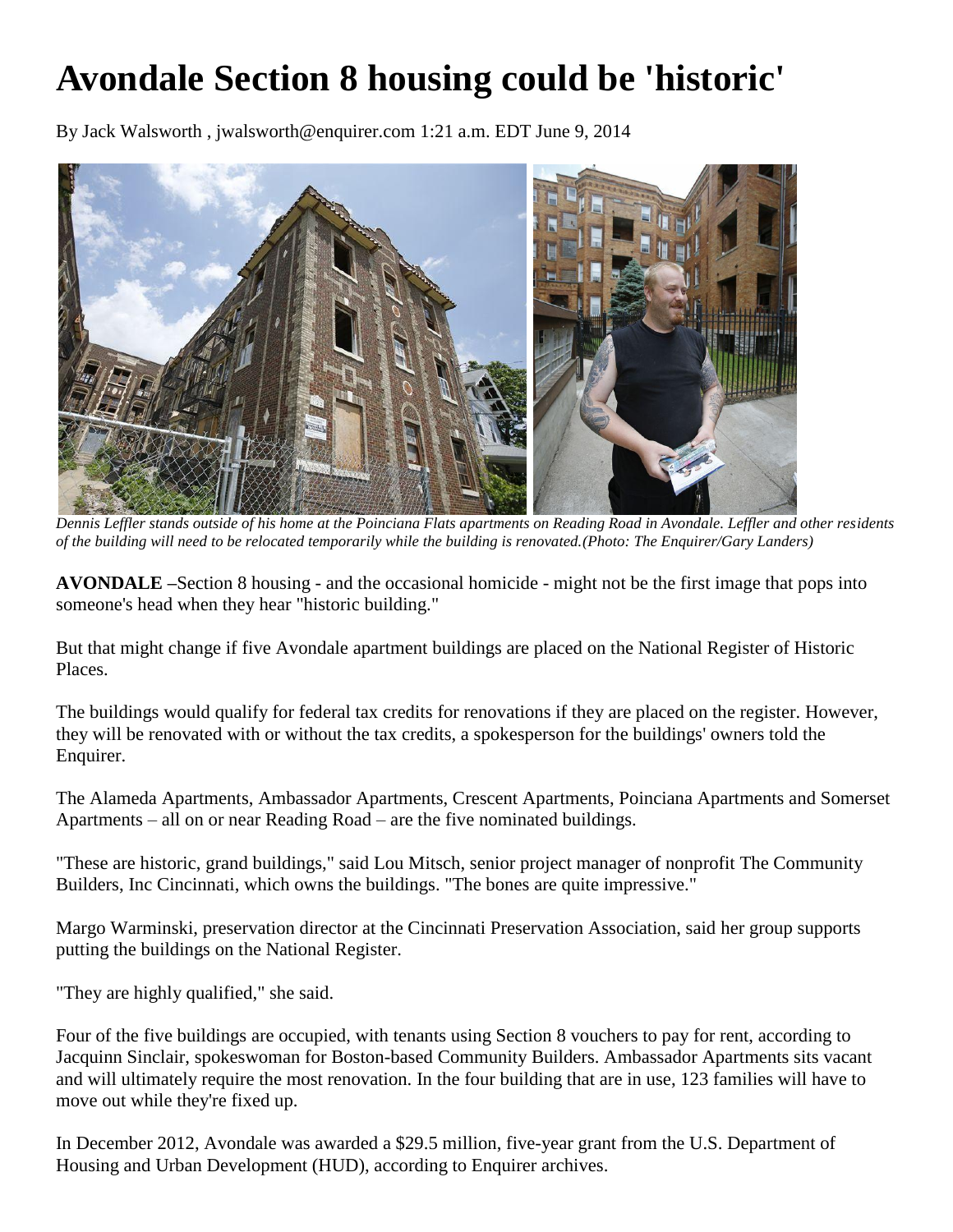Mitsch wrote in an email to the Enquirer that renovating the five buildings will cost \$25 million, with \$10 million coming from the HUD grant, pending HUD's approval.

The remaining \$15 million will be covered by a combination of other grants, low income housing tax credits from the Ohio Housing Finance Agency, and federal income tax credits.

# **READ:** [\\$12.4M Avondale senior housing rehab complete](http://www.cincinnati.com/story/money/2014/05/23/m-avondale-senior-housing-rehab-complete/9526397/)

During renovations, residents will be temporarily relocated to the Commodore and Ambassador Apartments in Avondale. While it is currently unlivable, Ambassador Apartments will be renovated first allowing residents to stay there temporarily.

Mitsch said that there have been numerous meetings between The Community Builders and current residents and that residents are aware of the possible renovations.

Dennis Leffler, 32, knows that he's going to have to relocate from the Poinciana Apartments for renovations. "The building needs it," he said.

He didn't know that that the building he lives in might be labeled historic in the near future.

A resident of Crescent Apartments, Kendra Smith, 35, has lived in her current apartment for nearly three years.

A mother of five, Smith said that she was given the option from The Community Builders on where she wants to relocate. She'll be living in the Commodore Apartment while her current apartment is renovated.

Smith isn't against the building being renovated. It's just the hassle of having to move, relocate and moving back in again that she isn't looking forward to.

"Anything to make the area better, I'm all for it," said Smith.

She said The Community Builders are offering counseling sessions for the relocating residents and will also help them with moving.

Renovations are planned to start this fall with a completion date of 2016. The buildings will remain Section 8 housing once renovations are finished.

# **Alameda Apartments**

• 3580 - 3586 Reading Road in Avondale.

• The building, completed in 1905, sits on .79 acres of land. The building has 18 three-bedroom apartments.

• According to the building's National Register of Historic Places registration form, it was designed with Beaux Arts style. According to the form, Beaux Arts style is defined as smooth, masonry walls decorated with garlands, floral patterns or shields.

• According to the registration form, both the building's architect and builder are unknown

# **Ambassador Apartments**

• 722-724 Gholson Avenue in North Avondale.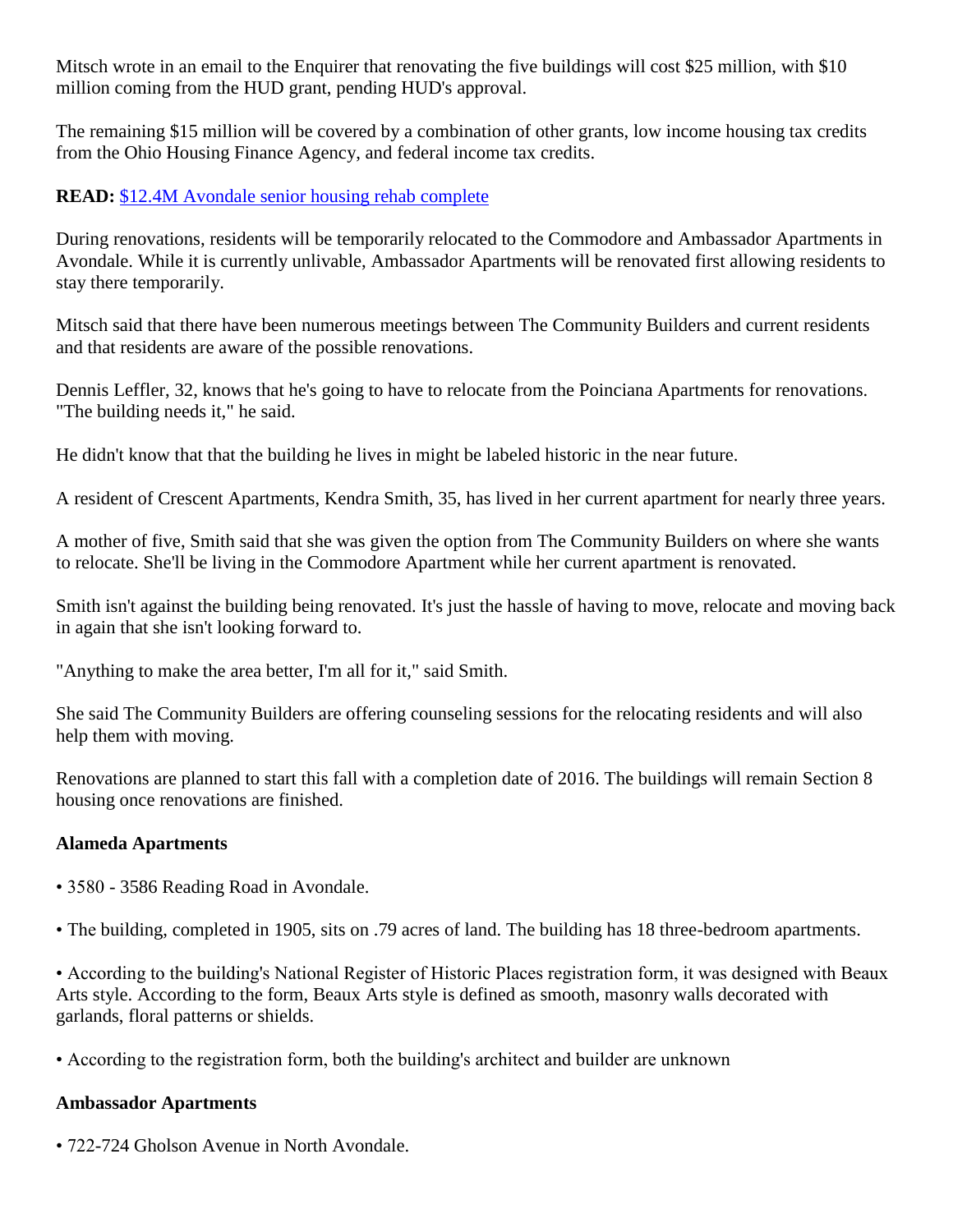• The building takes up .4 acres of land and was completed in 1929. The building has 18 three-bedroom apartments. However, the building is currently vacant.

• According to the building's National Register of Historic Places registration form, it exhibits Mediterranean-Revival Style. According to the form, Mediterranean-Revival style was introduced around the turn of the 19th century and became increasingly popular in the 1920s and 1930s. The style is influenced by Spain, France and Italy and drew on the style of palaces and seaside villas. This style became popular in California and Florida but its existence in Ohio is considered rare.

• Both the building's architect and builder are unknown.

# **Crescent Apartments**

- 3719 Reading Road in North Avondale.
- The building takes up .93 acres and was completed in 1911. The building holds 37 apartments.

• According to the building's National Register of Historic Places registration form, the building exhibits Mediterranean-Revival style.

• Both the building's architect and builder are unknown.

# **Poinciana Apartments**

- 3522 Reading Road in Avondale.
- The building takes up .56 acres and was completed in 1908. The building has 44 apartments.

• According to the building's National Register of Historic Places registration form, it exhibits Queen Anne style. The form described Queen Anne style as wall surfaces that are the primary decoration elements of the building and that the exterior showcases a variety of colors and surface textures.

• Both the building's architect and builder are unknown.

The apartment building was the site of a homicide in recent months. Tyan Adkins, 14, was shot and killed on March 29 on the second floor of the apartment building.

According to Cincinnati Police, the apartment has been and will continue to be the subject of a police attention. However, 2014 was the first time in several years in which the building was not identified as a chronic nuisance by the police.

# **Somerset Apartments**

• 802-814 Blair Avenue in Avondale.

• The building, completed in 1896, sits on .515 acres of land. The building has 24 apartments in total. It was the first large-scale apartment building in Avondale.

• According to the building's National Register of Historic Places registration form, it was designed with Queen Anne style.